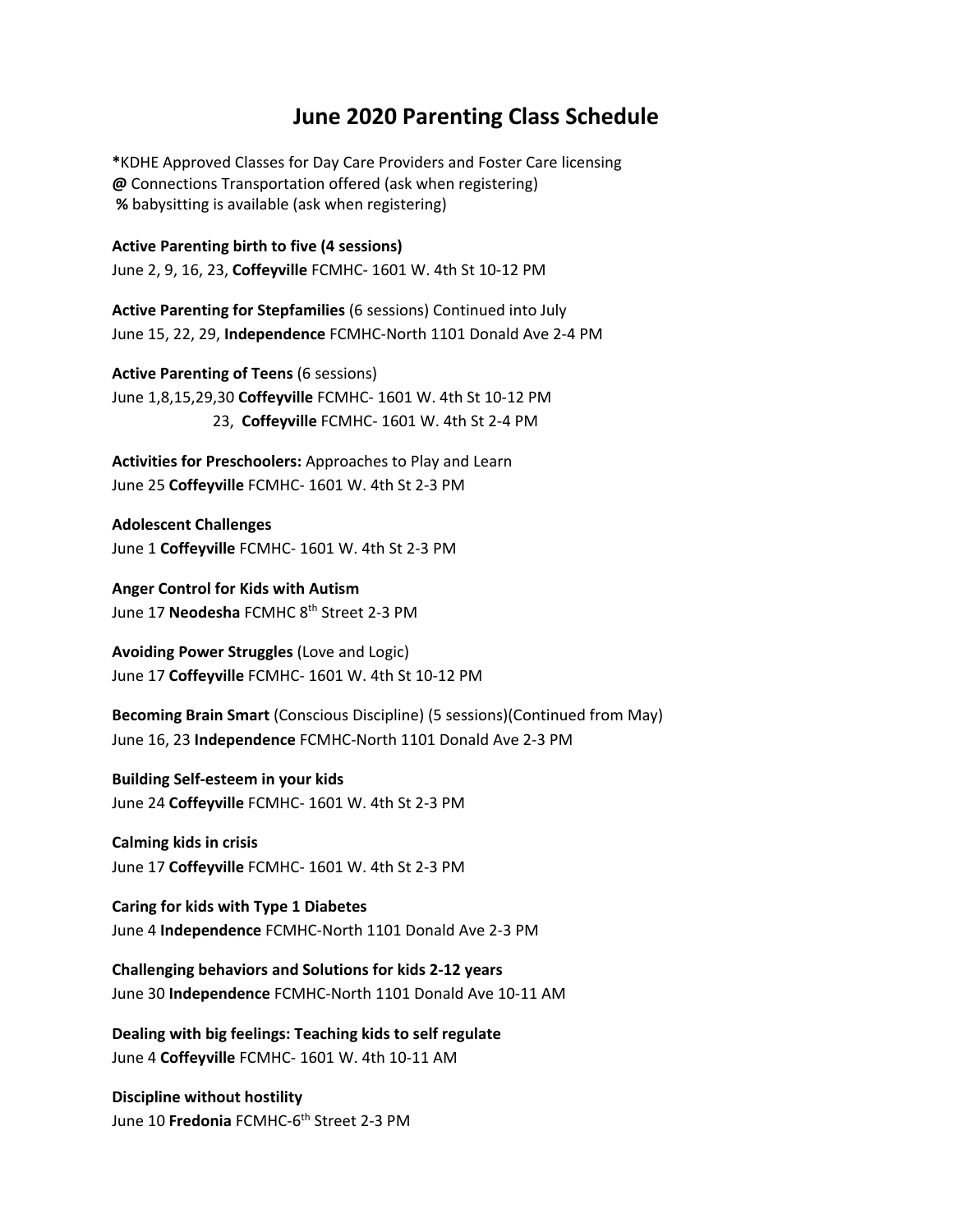**Didn't I tell you to take out the trash?** June 25 **Coffeyville** FCMHC- 1601 W. 4th St 10-12 PM

**Early Childhood Parenting Made Fun** (5 sessions) Continued into July June 30 **Independence** FCMHC-North 1101 Donald Ave 2-3 PM

**Four Steps to Responsibility**  June 30 **Coffeyville** FCMHC- 1601 W. 4th St 2-3 PM

**Helping Kids Cope with Grief** June 9 **Coffeyville** FCMHC- 1601 W. 4th St 2-3 PM

**Helping Parents Raise Resilient Teens** June 2 **Coffeyville** FCMHC- 1601 W. 4th St 1-2 PM

**Infants and the development of trust and security** June 23 **Independence** FCMHC-North 1101 Donald Ave 10-11 AM

**Kids and Vaping: What Parents need to know** June 3 **Neodesha** FCMHC-8th Street 2-3 PM

**Learn their Language: Effective Communication strategies with teens**  June 3 **Coffeyville** FCMHC- 1601 W. 4th St 10-11 AM

**Loving Guidance: Setting Limits without Guilt** (2 sessions) June 3, 17 **Neodesha** FCMHC-8th Street 10-11 AM

**Love me enough to set limits**  June 10 **Coffeyville** FCMHC- 1601 W. 4th St 10-12 PM

**Modern Day Step parenting**  June 8 **Independence** FCMHC-North 1101 Donald Ave 2-3 PM

**Parenting by personality** June 16 **Independence** FCMHC-North 1101 Donald Ave 10-12 PM

**Parenting doesn't have to be rocket science**  June 1 **Independence** FCMHC-North 1101 Donald Ave 2-4 PM June 22 **Coffeyville** FCMHC- 1601 W. 4th St 2-4 PM

**Parent Education Support Group**  June 16 **Coffeyville** FCMHC- 1601 W. 4th St 2-3 PM June 25 **Independence** FCMHC-North 1101 Donald Ave 10-11 AM

**Parenting the Love and Logic Way** (6 sessions, continued from May) June 1, 8 **Independence** FCMHC-North 1101 Donald Ave 10-11

**Parenting through Recovery** (6 sessions)(Continued from May) June 4,11 **Independence** FCMHC-North 1101 Donald Ave 10-11 AM